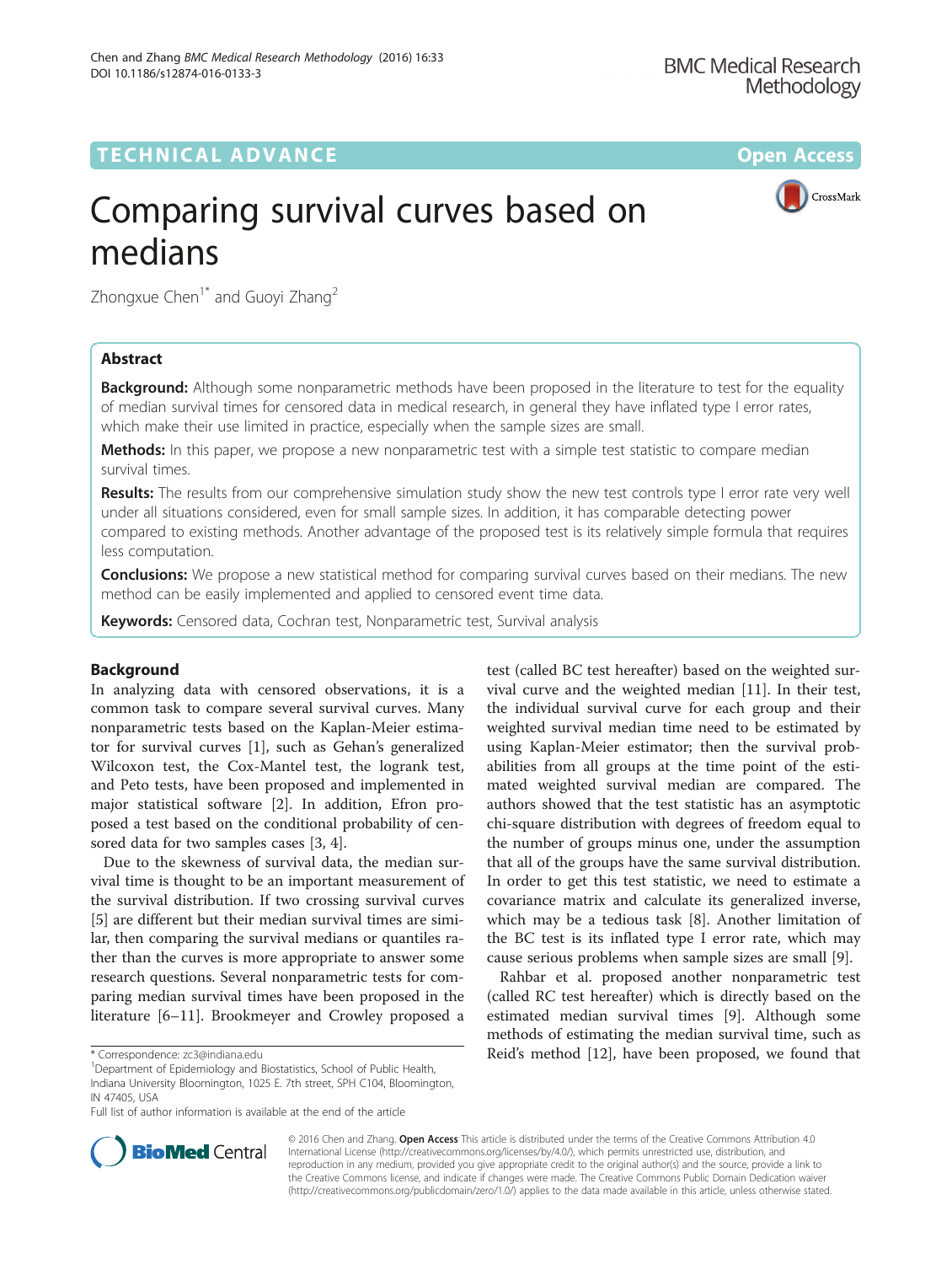RC method using those approaches to estimate the variances had poor performance. Alternatively, resamplingbased methods, such as bootstrap can be used to estimate the variances. Through simulation study, the authors showed that the RC test performs similarly to the BC test when sample sizes are large. However, when sample sizes are medium (e.g., 50 per group), although the RC test has empirical type I error rates less than the BC test, they are still inflated.

Motivated by avoiding calculating the inverse matrix in the BC test statistic, recently Tang and Jeong proposed a simple nonparametric test (called TJ test hereafter) based on the estimated conditional probability of the censored time which is greater than the overall median [\[4](#page-6-0), [8\]](#page-6-0). Their test statistic is a weighted sum of statistics obtained from a series of contingency tables. The authors claimed that their test statistic under the null hypothesis could be approximated by a chi-square distribution [[8](#page-6-0)].

In this paper, we propose a new nonparametric test with a simple formula. Through comprehensive simulation, we show that the proposed test controls type I error rate very well, even for situations where sample sizes are very small. Our simulation results also show that the existing methods have inflated type I error rates, which is very serious when sample sizes are small. We also illustrate the use of the proposed test by a real data application.

#### Method

Denoted by  $X_{i1}, X_{i2}, ..., X_{in_i}$  (i =1, 2,..., K) the  $n_i$  independent random survival times from the  $i^{\text{th}}$  group. For right censored data, since some of the survival times may not be observed completely, the data are recorded in the form  $(Z_{ij}, \delta_{ij}), j = 1, 2, ..., n_i, i = 1, 2, ..., K$ , where  $Z_{ij} = Min(X_{ij}, Y_{ij}), \ \ \delta_{ij} = I(X_{ij} \le Y_{ij}), \ \ Y_{ij}$  is the censoring time of the  $j<sup>th</sup>$  subject in the  $i<sup>th</sup>$  group, and  $I(\cdot)$  is the indicator function. In this paper, we assume the generic random variables  $X$  and  $Y$  are independent with survival distributions  $F_i(x) = P(X_{ii} > x)$ ,  $G_i(y) =$  $P(Y_{ij} > y)$ , respectively. The median survival time of F<sub>i</sub> is defined as  $\theta_i = \inf(t : F_i(t) \le 0.5)$ . It can be estimated by  $\hat{\theta}_i = \inf(t : \hat{F}_i(t) \le 0.5)$ , where  $\hat{F}_i$  is the Kaplan -Meier estimator of  $F_i$  [\[1\]](#page-6-0).

The proposed test statistic is as follows:

$$
C = \sum_{i=1}^{K} w_i (\eta_i - \sum_{j=1}^{K} h_j \eta_j)^2, \qquad (1)
$$

where  $\eta_i = \hat{F}_i(\hat{\theta}_0)$ ,  $\hat{\theta}_0$  is the overall sample median survival time obtained from the pooled data set,  $w_i = 1/\hat{\sigma}_i^2$ ,  $\hat{\sigma}_{i}^2$  is a consistent estimate for variance of  $\eta_i$ , and  $h_i = w_i/2$  $\sum_{j=1}^{\tilde{K}} w_j$ .

For the test statistic  $C$  in (1), we have the following theorem:

Theorem 1. Under the null hypothesis that the K survival curves have the same median, statistic C has an asymptotic chi-square distribution with K-1 df.

Proof: It is known that under the null hypothesis,  $\eta_i$ has an asymptotic normal distribution  $N(0.5, \sigma_i^2)$  [\[11](#page-6-0)]. Then from Theorem 1 of Chen et. al [[13](#page-6-0)] and Slutsky's theorem,  $\sum_{i=1}^{K} w_i (\eta_i - \sum_{j=1}^{K} w_j)$  $\sum_{j=1}^K h_j \eta_j^2$  has an asymptotic chi-square distribution with df = K-1 given  $\hat{\sigma}_i^2$  is a consistent estimate for the variance of  $\eta_i$ .

#### Variance estimate for  $\eta_i$

Although the Greenwood method [\[14\]](#page-6-0) can be used to estimate the variance of  $\hat{F}_i (\hat{\theta}_0)$ , in general, the Greenwood approach tends to underestimate the variance [\[15](#page-6-0)]. In fact, it is well known that  $V(Y) = E[V(Y|X)] + V[E(Y|X)]$ . With Y as the estimated survival function and X as the survival data, the variance decomposition  $V(Y) = E[V(Y|X)] +$  $V[E(Y|X)]$  can be applied. The Greenwood estimate is an approximation of  $E[V(Y|X)]$ . Therefore if we ignore the second part,  $V[E(Y|X)]$ , the Greenwood estimate will tend to underestimate the variance. It is also known that a Cochran-type test statistic such as C in (1) is anticonservative [\[13](#page-6-0)] and is an increasing function of the weights  $w_i$  [\[16](#page-6-0)]. Therefore, if we replace  $\hat{\sigma}_i^2$  in C by the Greenwood estimate, the type I error rate will become inflated [[13](#page-6-0)].

For the first part,  $E[V(Y|X)]$ , we will use the Greenwood estimate; the second part,  $V[E(Y|X)]$ , can be estimated using bootstrap. However, here we propose a simple approximation to it: for group  $i$ , we estimate the median survival time  $\hat{\theta}_i$  using the Kaplan-Meier method and find the uncensored time  $\hat{\theta}_{i1}$  which is the closest one to  $\hat{\theta}_i$ , then we obtain the variance between  $\hat{F}_i (\hat{\theta}_i)$ and  $\hat{F}_i (\hat{\theta}_{i1}), [\hat{F}_i (\hat{\theta}_{i}) - \hat{F}_i (\hat{\theta}_{i1})]^2/2$ . This approximation works well because either of the two times will be close to the median from the bootstrap. It is easily seen that this estimated variance has an order of  $n_i^{-2}$ . Hence, for large sample sizes, this part can be ignored and the new test statistic will have a similar value as the BC test statistic. Based on the simulation results (see below), when sample sizes are greater than 100 (as in Tables [1](#page-2-0) and [2](#page-2-0)), BC and the proposed test have similar empirical type I error rates, indicating that under those situations it is safe to ignore the second part. Nevertheless, when sample sizes are smaller than 30 (see Tables [4](#page-4-0) and [5](#page-4-0)), the second part should not be ignored, as it will result in serious inflated type I error rates (see the [Re](#page-3-0)[sults](#page-3-0) section).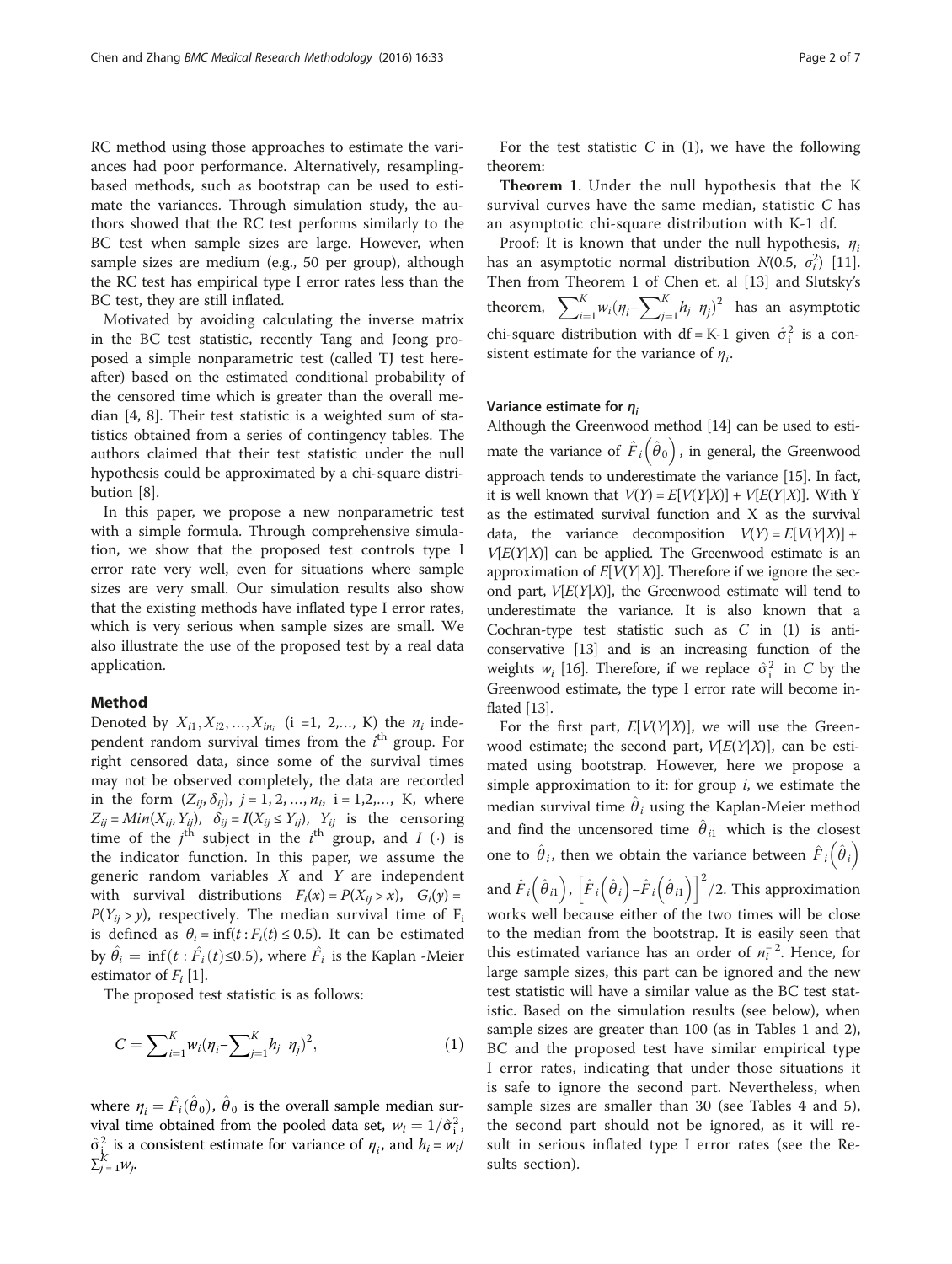<span id="page-2-0"></span>Table 1 The empirical type I error rates of the tests at the significance level of 0.05 when the survival times have the same uniform, exponential, or log-normal distributions with sample sizes  $n_1 = 100$ ,  $n_2 = 150$ ,  $n_3 = 150$ ,  $n_4 = 200$  (simulation study with 10,000 replicates for each situation)

| Distributions and parameters                                                                             | Censoring rate | BC    | TJ    | New   |
|----------------------------------------------------------------------------------------------------------|----------------|-------|-------|-------|
| Uniform distribution<br>$\theta = (10, 10, 10, 10)$<br>$a = (4,4,4,4)$<br>$c = (2,2,2,2)$                | 0              | 0.053 | 0.049 | 0.051 |
|                                                                                                          | 0.1            | 0.052 | 0.070 | 0.047 |
|                                                                                                          | 0.2            | 0.057 | 0.092 | 0.049 |
|                                                                                                          | 0.3            | 0.057 | 0.114 | 0.047 |
| Exponential distribution<br>$\theta = (10, 10, 10, 10)$<br>$a = (0.1, 0.1, 0.1, 0.1)$                    | 0              | 0.050 | 0.047 | 0.047 |
|                                                                                                          | 0.1            | 0.052 | 0.056 | 0.050 |
|                                                                                                          | 0.2            | 0.053 | 0.068 | 0.050 |
|                                                                                                          | 0.3            | 0.051 | 0.083 | 0.047 |
| Log-normal distribution<br>$\theta = (log(10), log(10), log(10), log(10))$<br>$a = (0.3, 0.3, 0.3, 0.3)$ | 0              | 0.057 | 0.052 | 0.054 |
|                                                                                                          | 0.1            | 0.055 | 0.065 | 0.050 |
|                                                                                                          | 0.2            | 0.054 | 0.082 | 0.050 |
|                                                                                                          | 0.3            | 0.054 | 0.104 | 0.050 |

Table 2 The empirical type I error rates of the tests at the significance level 0.05 when the survival times have uniform, exponential, log-normal,uniform and exponential, uniform and log-normal, or exponential and log-normal distributions with equal medians but unequal variances and sample sizes  $n_1 = 100$ ,  $n_2 = 150$ ,  $n_3 = 150$ ,  $n_4 = 200$ 

| Distributions and parameters                                                                  | Censoring rate | <b>BC</b> | T)    | New   |
|-----------------------------------------------------------------------------------------------|----------------|-----------|-------|-------|
| Uniform distribution<br>$\theta = (10, 10, 10, 10)$<br>$a = (4,4,4,4)$<br>$c = (2,3,4,5)$     | 0              | 0.061     | 0.057 | 0.058 |
|                                                                                               | 0.1            | 0.057     | 0.068 | 0.053 |
|                                                                                               | 0.2            | 0.061     | 0.089 | 0.054 |
|                                                                                               | 0.3            | 0.062     | 0.109 | 0.053 |
| Exponential distribution                                                                      | $\mathbf{0}$   | 0.060     | 0.057 | 0.058 |
| $\theta = (10-2\log(2), 10-3\log(2)),$<br>$10-4log(2), 10-5log(2))$                           | 0.1            | 0.067     | 0.071 | 0.062 |
| $a = (1/2, 1/3, 1/4, 1/5)$                                                                    | 0.2            | 0.062     | 0.079 | 0.057 |
|                                                                                               | 0.3            | 0.064     | 0.098 | 0.057 |
| Log-normal distribution                                                                       | 0              | 0.057     | 0.053 | 0.055 |
| $\theta = (log(10), log(10), log(10), log(10))$<br>$a = (0.2, 0.3, 0.4, 0.5)$                 | 0.1            | 0.063     | 0.073 | 0.059 |
|                                                                                               | 0.2            | 0.064     | 0.094 | 0.058 |
|                                                                                               | 0.3            | 0.060     | 0.117 | 0.054 |
| Two uniform and two exponential distributions                                                 | 0              | 0.055     | 0.050 | 0.052 |
| $\theta$ = (10, 10, 10-10log(2), 10-10log(2))<br>$a = (0.1, 0.1, 0.1, 0.1)$                   | 0.1            | 0.053     | 0.080 | 0.047 |
| $c = (0.01, 0.01, 0.01, 0.01)$                                                                | 0.2            | 0.055     | 0.102 | 0.049 |
|                                                                                               | 0.3            | 0.059     | 0.118 | 0.051 |
| Two uniform and two log-normal distributions                                                  | $\mathbf{0}$   | 0.058     | 0.081 | 0.054 |
| $\theta$ = (10,10, log(10), log(10))<br>$a = (5,5,0.3,0.3)$<br>$c = (2,2,2,2)$                | 0.1            | 0.063     | 0.087 | 0.057 |
|                                                                                               | 0.2            | 0.061     | 0.107 | 0.054 |
|                                                                                               | 0.3            | 0.055     | 0.123 | 0.048 |
| Two log-normal and two exponential distributions                                              | 0              | 0.052     | 0.049 | 0.049 |
| $\theta = (log(10), log(10), 10 - log(2)/0.3, 10 - log(2)/0.3)$<br>$a = (0.3, 0.3, 0.3, 0.3)$ | 0.1            | 0.050     | 0.058 | 0.047 |
|                                                                                               | 0.2            | 0.058     | 0.082 | 0.054 |
|                                                                                               | 0.3            | 0.056     | 0.095 | 0.050 |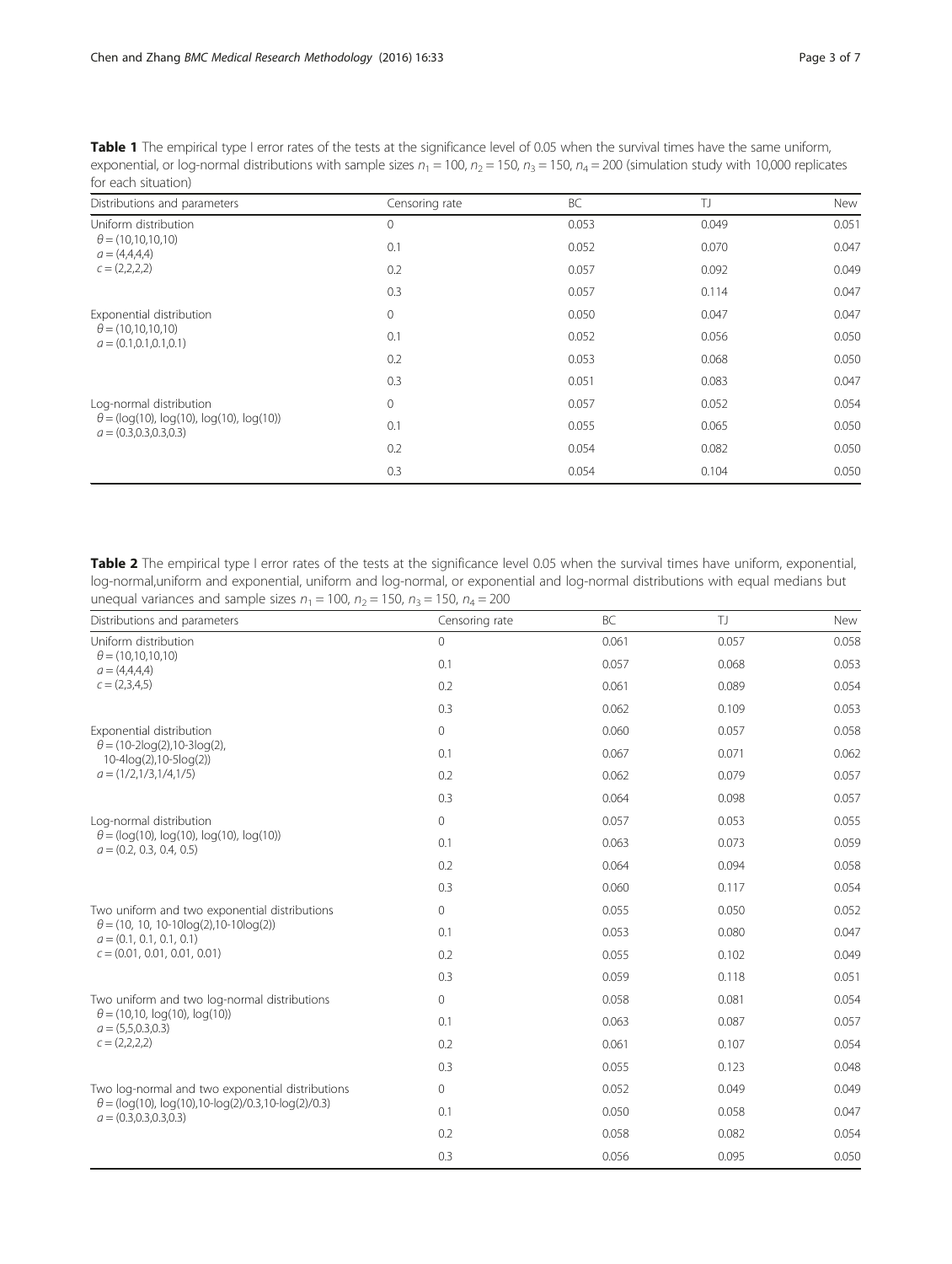#### <span id="page-3-0"></span>Results

#### Simulation study

To assess the performance of the proposed test, we conducted a comprehensive simulation study to compare it with the BC test and TJ test. RC is excluded in the simulation study since it has similar performance as the BC test in general, but has worse performance when sample sizes are small [[6](#page-6-0)]. All of the simulation were conducted by using R, with the R package "survival" [\[17\]](#page-6-0).

In this simulation study, the alternative hypothesis is the medians are not the same among several populations. We choose  $K = 4$  groups and considered the following survival time distributions  $(F_i)$ : (a) all uniform, U( $-a_i/c_i$ ,  $a_i/c_i$ ) +  $\theta_i$ , (b) all exponential, exp( $a_i$ ) +  $\theta_i$ , (c) all log-normal, lnorm( $\theta_i$ , a<sub>i</sub>), (d) two uniform and two exponential, (e) two uniform and two log-normal, and (f) two exponential and two log-normal. The censoring time distributions (G<sub>i</sub>) are uniform U(−a<sub>i</sub>/c<sub>i</sub>, a<sub>i</sub>/c<sub>i</sub> + (1 − 2p<sub>i</sub>)/  $p_i$ ) +  $\theta_i$ , exponential exp( $a_i p_i/(1-p_i)$ ) +  $\theta_i$ , and loguniform lunif[ $\theta_i + a_i U(-2, -2 + 2/p_i)$ ], respectively, when the survival time distributions are uniform, exponential, and log-normal. Here  $p_i$  is the censoring rate, which is set to be 0 (noncensoring), 0.1, 0.2, and 0.3 in the simulation. The type I error rates and power values are estimated by the empirical rejection proportions from 10,000 replicates at preset significance level 0.05. We compare these tests under both large sample sizes  $(n_1 = 100, n_2 = 150, n_3 = 150, n_4 = 200)$  and small sample sizes ( $n_1 = 20$ ,  $n_2 = 25$ ,  $n_3 = 25$ ,  $n_4 = 30$ ) situations.

Tables [1](#page-2-0), [2](#page-2-0) and 3 are the simulation results under the situations of large sample sizes. Table [1](#page-2-0) reports the empirical type I error rates for these methods when all of the four groups have the same survival time distribution and the same censoring time distribution. It shows that the BC test and the proposed test control type I error rate very close to the nominal level. The TJ test can control type I error rate only when the censoring rate is 0. With the censoring rate increases, the TJ test has larger inflated empirical type I error rates. The empirical type I error rate can be as large as 0.114, for example, when the survival time distribution is uniform and the censoring rate is 0.3.

Table 3 The empirical powers of the tests at the significance level 0.05 when the survival times have uniform, exponential, lognormal,uniform and exponential, uniform and log-normal, or exponential and log-normal distributions with unequal medians and sample sizes  $n_1 = 100$ ,  $n_2 = 150$ ,  $n_3 = 150$ ,  $n_4 = 200$ 

| Distributions and parameters                                                                                                       | Censoring rate | BC    | TJ    | New   |
|------------------------------------------------------------------------------------------------------------------------------------|----------------|-------|-------|-------|
| Uniform distribution<br>$\theta = (10, 10, 10.5, 10)$<br>$a = (4,4,4,4)$<br>$c = (2,2,2,2)$                                        | $\overline{0}$ | 0.602 | 0.587 | 0.594 |
|                                                                                                                                    | 0.1            | 0.563 | 0.606 | 0.549 |
|                                                                                                                                    | 0.2            | 0.537 | 0.622 | 0.518 |
|                                                                                                                                    | 0.3            | 0.509 | 0.635 | 0.490 |
| Exponential distribution                                                                                                           | 0              | 0.837 | 0.829 | 0.833 |
| $\theta = (10, 10, 10, 10)$<br>$a = (0.1, 0.15, 0.15, 0.1)$                                                                        | 0.1            | 0.822 | 0.831 | 0.818 |
|                                                                                                                                    | 0.2            | 0.799 | 0.830 | 0.793 |
|                                                                                                                                    | 0.3            | 0.765 | 0.826 | 0.756 |
| Log-normal distribution                                                                                                            | 0              | 0.804 | 0.794 | 0.797 |
| $\theta$ = (10,14,14,10)<br>$a = (1,1,1,1)$                                                                                        | 0.1            | 0.776 | 0.800 | 0.769 |
|                                                                                                                                    | 0.2            | 0.729 | 0.787 | 0.718 |
|                                                                                                                                    | 0.3            | 0.696 | 0.798 | 0.681 |
| Two uniform and two exponential distributions                                                                                      | 0              | 0.889 | 0.883 | 0.884 |
| $\theta = (10, 13, 13 - 10\log(2), 10 - 10\log(2))$<br>$a = (0.1, 0.1, 0.1, 0.1)$                                                  | 0.1            | 0.838 | 0.875 | 0.827 |
| $c = (0.01, 0.01, 0.01, 0.01)$                                                                                                     | 0.2            | 0.817 | 0.873 | 0.801 |
|                                                                                                                                    | 0.3            | 0.798 | 0.874 | 0.779 |
| Two uniform and two log-normal distributions<br>$\theta$ = (10,12,2.5,2.5)<br>$a = (1,1,1,1)$<br>$c = (0.2, 0.2, 0.2, 0.2)$        | $\overline{0}$ | 0.847 | 0.821 | 0.845 |
|                                                                                                                                    | 0.1            | 0.751 | 0.813 | 0.766 |
|                                                                                                                                    | 0.2            | 0.695 | 0.813 | 0.706 |
|                                                                                                                                    | 0.3            | 0.651 | 0.815 | 0.644 |
| Two log-normal and two exponential distributions<br>$\theta = (log(10),log(13),13-10log(2),10-10log(2))$<br>$a = (1, 1, 0.1, 0.1)$ | 0              | 0.799 | 0.790 | 0.793 |
|                                                                                                                                    | 0.1            | 0.761 | 0.776 | 0.752 |
|                                                                                                                                    | 0.2            | 0.744 | 0.788 | 0.727 |
|                                                                                                                                    | 0.3            | 0.718 | 0.795 | 0.699 |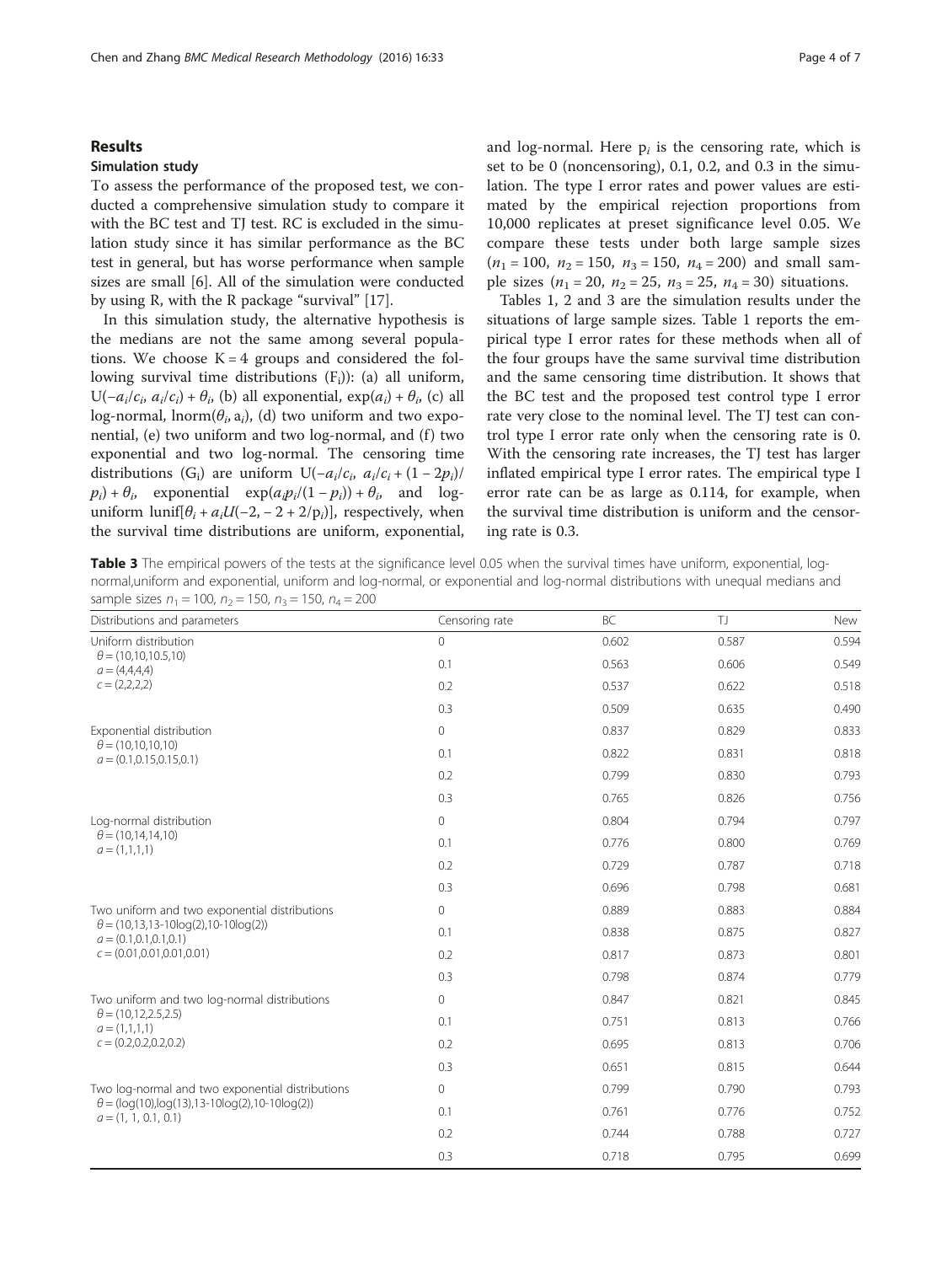| Distributions and parameters                                                                             | Censoring rate | BC    | TJ    | New   |
|----------------------------------------------------------------------------------------------------------|----------------|-------|-------|-------|
| Uniform distribution<br>$\theta = (10, 10, 10, 10)$<br>$a = (4,4,4,4)$<br>$c = (2,2,2,2)$                | $\circ$        | 0.071 | 0.051 | 0.054 |
|                                                                                                          | 0.1            | 0.080 | 0.073 | 0.053 |
|                                                                                                          | 0.2            | 0.082 | 0.092 | 0.045 |
|                                                                                                          | 0.3            | 0.090 | 0.121 | 0.045 |
| Exponential distribution<br>$\theta = (10, 10, 10, 10)$<br>$a = (0.1, 0.1, 0.1, 0.1)$                    | $\mathbf{0}$   | 0.066 | 0.046 | 0.049 |
|                                                                                                          | 0.1            | 0.074 | 0.055 | 0.056 |
|                                                                                                          | 0.2            | 0.078 | 0.068 | 0.051 |
|                                                                                                          | 0.3            | 0.084 | 0.087 | 0.050 |
| Log-normal distribution<br>$\theta = (log(10), log(10), log(10), log(10))$<br>$a = (0.3, 0.3, 0.3, 0.3)$ | $\mathbf{0}$   | 0.068 | 0.048 | 0.053 |
|                                                                                                          | 0.1            | 0.073 | 0.064 | 0.051 |
|                                                                                                          | 0.2            | 0.081 | 0.085 | 0.052 |
|                                                                                                          | 0.3            | 0.080 | 0.103 | 0.044 |

<span id="page-4-0"></span>Table 4 The empirical type I error rates of the tests at the significance level 0.05 when the survival times have the same uniform, exponential, or log-normal distributions with sample sizes  $n_1 = 20$ ,  $n_2 = 25$ ,  $n_3 = 25$ ,  $n_4 = 30$ 

Table 5 The empirical type I error rates of the tests at the significance level 0.05 when the survival times have uniform, exponential, log-normal,uniform and exponential, uniform and log-normal, or exponential and log-normal distributions with equal medians but unequal variances and sample sizes  $n_1 = 20$ ,  $n_2 = 25$ ,  $n_3 = 25$ ,  $n_4 = 30$ 

| Distributions and parameters                                                                                | Censoring rate | <b>BC</b> | T)    | New   |
|-------------------------------------------------------------------------------------------------------------|----------------|-----------|-------|-------|
| Uniform distribution<br>$\theta = (10, 10, 10, 10)$<br>$a = (4,4,4,4)$<br>$c = (2,3,4,5)$                   | 0              | 0.087     | 0.062 | 0.067 |
|                                                                                                             | 0.1            | 0.087     | 0.075 | 0.057 |
|                                                                                                             | 0.2            | 0.087     | 0.086 | 0.051 |
|                                                                                                             | 0.3            | 0.099     | 0.118 | 0.053 |
| Exponential distribution                                                                                    | $\mathbf{0}$   | 0.084     | 0.062 | 0.064 |
| $\theta = (10-2\log(2), 10-3\log(2), 10-4\log(2), 10-5\log(2))$<br>$a = (1/2, 1/3, 1/4, 1/5)$               | 0.1            | 0.086     | 0.067 | 0.060 |
|                                                                                                             | 0.2            | 0.089     | 0.078 | 0.062 |
|                                                                                                             | 0.3            | 0.100     | 0.100 | 0.054 |
| Log-normal distribution                                                                                     | 0              | 0.078     | 0.057 | 0.060 |
| $\theta = (log(10), log(10), log(10), log(10))$<br>$a = (2,3,4,5)/10$                                       | 0.1            | 0.088     | 0.077 | 0.064 |
|                                                                                                             | 0.2            | 0.090     | 0.093 | 0.063 |
|                                                                                                             | 0.3            | 0.087     | 0.109 | 0.052 |
| Two uniform and two exponential distributions                                                               | 0              | 0.074     | 0.052 | 0.058 |
| $\theta$ = (10, 10, 10-10*log(2), 10-10*log(2))<br>$a = (0.1, 0.1, 0.1, 0.1)$                               | 0.1            | 0.088     | 0.089 | 0.049 |
| $c = (0.01, 0.01, 0.01, 0.01)$                                                                              | 0.2            | 0.093     | 0.106 | 0.046 |
|                                                                                                             | 0.3            | 0.092     | 0.119 | 0.039 |
| Two uniform and two log-normal distributions<br>$\theta$ = (10,10, log(10), log(10))<br>$a = (5,5,0.3,0.3)$ | $\mathbf{0}$   | 0.076     | 0.056 | 0.058 |
|                                                                                                             | 0.1            | 0.085     | 0.083 | 0.050 |
| $c = (2,2,2,2)$                                                                                             | 0.2            | 0.088     | 0.105 | 0.049 |
|                                                                                                             | 0.3            | 0.097     | 0.132 | 0.047 |
| Two log-normal and two exponential distributions                                                            | 0              | 0.068     | 0.049 | 0.051 |
| $\theta = (log(10), log(10), 10 - log(2)/0.3, 10 - log(2)/0.3)$<br>$a = (0.3, 0.3, 0.3, 0.3)$               | 0.1            | 0.078     | 0.062 | 0.055 |
|                                                                                                             | 0.2            | 0.083     | 0.080 | 0.054 |
|                                                                                                             | 0.3            | 0.096     | 0.111 | 0.059 |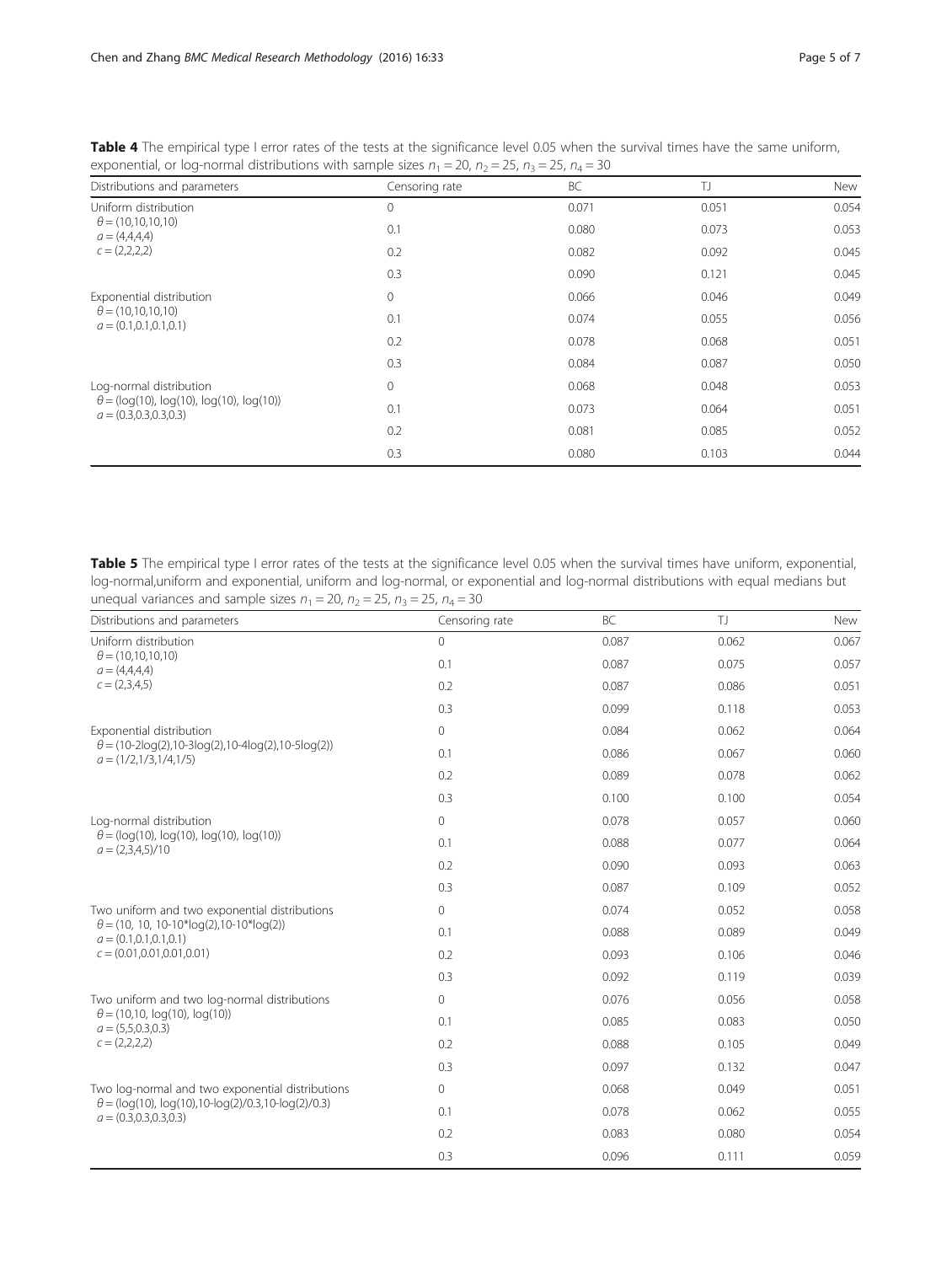Table [2](#page-2-0) gives the empirical type I error rates for each method when the four survival distributions have the same medians but with different variances. Once again, the BC test and the new test have empirical type I error rates close to the nominal level 0.05. On the other hand, the TJ test still has inflated sizes when there are censored data present.

Table [3](#page-3-0) shows the empirical powers for each method when the four median survival times are not the same (i.e., the null hypothesis is not true). In general, the BC test and the proposed test have close power values. When there are censored data, the TJ test obtains larger power values. This may be because this test has inflated type I error rates.

Tables [4, 5](#page-4-0) and 6 report the simulation results for small sample sizes ( $n_1 = 20$ ,  $n_2 = 25$ ,  $n_3 = 25$ ,  $n_4 = 30$ ) and different levels of censoring. In Table [4](#page-4-0) where the null hypothesis is true and the survival time and censoring time each has the same distribution for the four groups, the proposed test controls type I error rate well. Unlike its performance under large sample size situations, when sample sizes are small, the BC test also has inflated type I error rates even for noncensored data. Once again the TJ test cannot control the type I error rate when the censoring rate is not 0.

When the four survival distributions have the same median with different variances, the empirical type I error rates of these tests are given in Table [5.](#page-4-0) If there is no censored data, the TJ test has empirical type I error rates close to the nominal level; but the BC test still has inflated type I error rates. When there are censored data, both the BC test and the TJ test have inflated type I error rates. In contrast, the proposed test can control type I error rate quite well under all situations considered.

Table 6 reports the empirical powers for the three methods when the null hypothesis is not true. In general, the empirical powers from the new test are smaller than those from the BC test and the TJ test. When the censoring rate is high (e.g., 0.3), the power values for the TJ test are higher than that from the BC test. This can be explained by their performance of controlling type I

Table 6 The empirical powers of the tests at the significance level 0.05 when the survival times have uniform, exponential, lognormal,uniform and exponential, uniform and log-normal, or exponential and log-normal distributions with unequal medians and sample sizes  $n_1 = 20$ ,  $n_2 = 25$ ,  $n_3 = 25$ ,  $n_4 = 30$ 

| Distributions and parameters                                                                                                | Censoring rate | BC    | TJ.   | <b>New</b> |
|-----------------------------------------------------------------------------------------------------------------------------|----------------|-------|-------|------------|
| Uniform distribution<br>$\theta = (10, 10, 10.5, 10)$<br>$a = (4,4,4,4)$<br>$c = (2,2,2,2)$                                 | $\overline{0}$ | 0.169 | 0.133 | 0.140      |
|                                                                                                                             | 0.1            | 0.171 | 0.153 | 0.126      |
|                                                                                                                             | 0.2            | 0.175 | 0.186 | 0.117      |
|                                                                                                                             | 0.3            | 0.177 | 0.216 | 0.104      |
| Exponential distribution                                                                                                    | 0              | 0.229 | 0.184 | 0.196      |
| $\theta = (10, 10, 10, 10)$<br>$a = (0.1, 0.15, 0.15, 0.1)$                                                                 | 0.1            | 0.233 | 0.199 | 0.201      |
|                                                                                                                             | 0.2            | 0.233 | 0.218 | 0.187      |
|                                                                                                                             | 0.3            | 0.221 | 0.231 | 0.160      |
| Log-normal distribution                                                                                                     | 0              | 0.231 | 0.185 | 0.201      |
| $\theta = (log(10), log(14), log(14), log(10))$<br>$a = (1,1,1,1)$                                                          | 0.1            | 0.212 | 0.190 | 0.169      |
|                                                                                                                             | 0.2            | 0.210 | 0.218 | 0.163      |
|                                                                                                                             | 0.3            | 0.201 | 0.240 | 0.140      |
| Two uniform and two exponential distributions                                                                               | 0              | 0.277 | 0.229 | 0.234      |
| $\theta = (10, 13, 13 - 10\log(2), 10 - 10\log(2))$<br>$a = (0.1, 0.1, 0.1, 0.1)$                                           | 0.1            | 0.266 | 0.270 | 0.190      |
| $c = (0.01, 0.01, 0.01, 0.01)$                                                                                              | 0.2            | 0.264 | 0.295 | 0.172      |
|                                                                                                                             | 0.3            | 0.258 | 0.315 | 0.158      |
| Two uniform and two log-normal distributions<br>$\theta$ = (10,12,2.5,2.5)<br>$a = (1,1,1,1)$<br>$c = (0.2, 0.2, 0.2, 0.2)$ | 0              | 0.288 | 0.218 | 0.275      |
|                                                                                                                             | 0.1            | 0.250 | 0.257 | 0.240      |
|                                                                                                                             | 0.2            | 0.249 | 0.294 | 0.218      |
|                                                                                                                             | 0.3            | 0.253 | 0.329 | 0.197      |
| Two log-normal and two exponential distributions                                                                            | 0              | 0.229 | 0.183 | 0.182      |
| $\theta = (log(10), log(13), 13 - 10log(2), 10 - 10log(2)),$<br>$a = (1,1,0.1,0.1)$                                         | 0.1            | 0.223 | 0.195 | 0.174      |
|                                                                                                                             | 0.2            | 0.228 | 0.217 | 0.168      |
|                                                                                                                             | 0.3            | 0.220 | 0.242 | 0.147      |